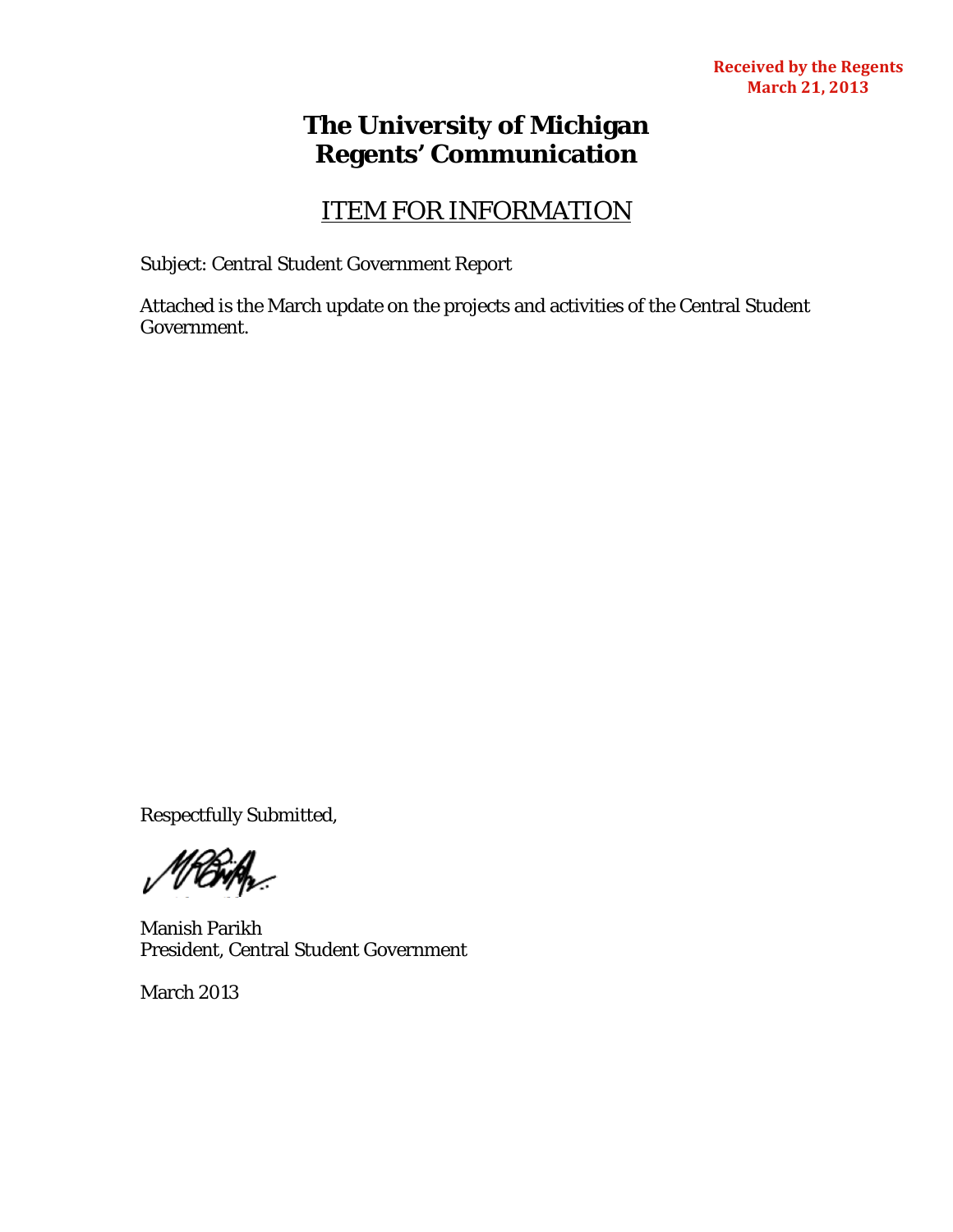

President Coleman, members of the Board of Regents, and Executive Officers of the University, it is my privilege and honor to submit the following report to you on behalf of the Central Student Government (CSG).

Although we only have a few days for our current Administration to end, our team has left no stone unturned to ensure that we've fulfilled every single promise, and that we continue to work on high impact and innovative projects, as part of a reformed CSG. Following are some of the projects we've been working on over the past month, and are continuing to work on through these very last days.

## **March/ April Projects:**

*\* Fair Play Pledge:* In order to ensure a clean and fair 2013 election, we've convened the leaders of every campaign team to sign a fair play pledge which commits them to be responsible, act ethically and remember that while winning is important, so is fair play and the values we learn at this University.

*\* Highest Voter Turnout:* We've always believed that to make CSG fully relevant we must engage a larger number of our Student Body in our elections. Through the good work of our team, revised election promotion strategies, and a more engaged Student Body, we are excited with the prospect of this election having the highest recorded voter turnout in a student government election in the history of our University.

*\* Town Hall Debate:* For the first time ever we've announced a town hall style debate for candidates in the upcoming election. This new format will allow student organization leaders and other students to engage candidates front and center, with important, challenging and diverse questions!

*\* University Council fireside chat with President Coleman:* In February University Council leaders (Presidents of the 16 student governments on campus) were thrilled to have an hour-long special fireside chat with our President Mary Sue Coleman. It was a wonderful opportunity for us all, and we're deeply thankful for her time.

*\* Month of Entrepreneurship:* Through our Entrepreneurship Commission we created the first ever University wide Month of Entrepreneurship this March. The month has been filled with entrepreneurship events, special projects and educational opportunities. Through this month we've gotten many more students fired up about entrepreneurship, while showcasing studentdriven entrepreneurship at Michigan, as the leader in the nation!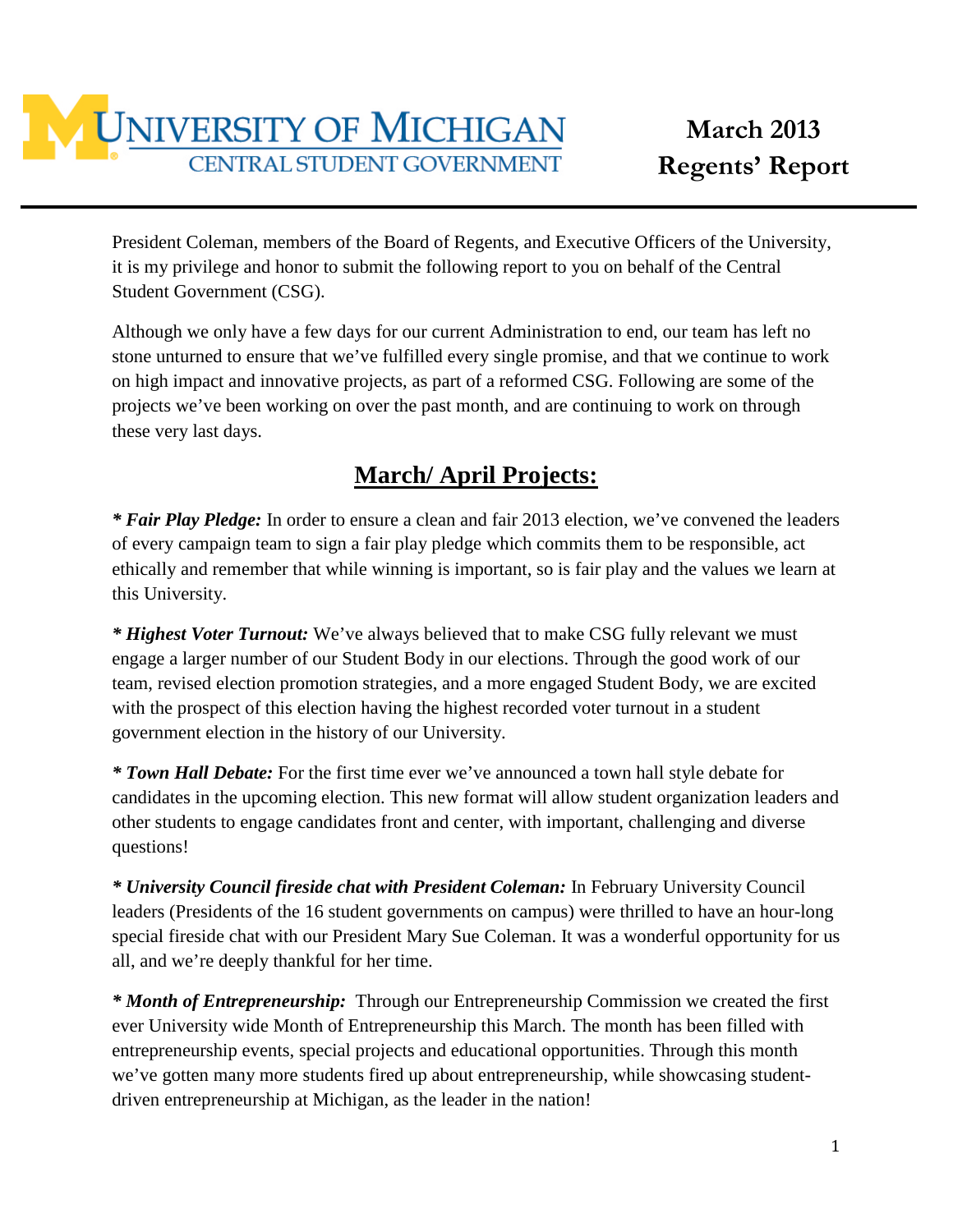*\* Michigan Union Entrepreneurship Hub:* Thanks to the Michigan Union and University Unions, we've been lucky to get a 1000 sq. ft. space in the basement of the Michigan Union as a pilot for this month of April. The project is a collaboration between the Entrepreneurship Commission, University Unions, and MPowered and we're thrilled to bring entrepreneurship to the central node of student activity on campus.

*\* Student Organizations Solutions Commission:* I've been thrilled to work alongside one of our most brilliant CSG Interns- Bryan Frederick- in laying the groundwork for a Student Organizations Solutions Commission, which will cater to the over 1400 student organizations on campus. The Commission's mandate is to improve the experience for every single student organization on campus.

*\* Upstart5*: Another innovative initiative that we've launched is a competition open to our entire student body to launch five highly innovative and creative new student organizations on campus. The winners will receive a \$1000 grant from CSG, and other resources required to make their innovative student organizations a reality here on campus!

*\* Diag Day/ Social Government Campaign:* One of our primary focuses this year has been on making CSG a "Social Government." One of the initiatives through the social government campaign has been a Diag Day- where all Wolverines have the opportunity to engage with CSG leadership front and center in the Diag.

*\* Commencement Speaker Committee*: One of our promises to the student body was that we'd allow them greater participation in the selection of our commencement speaker. We've been lucky to work with President Coleman and Vice President Harper on creating a new special committee of students who'll gage student interest as well as prepare a report on long term mechanisms to increase student input.

*\* U-M Heroes*: U-M Heroes is an award ceremony which will honor and award outstanding Wolverines who've created great impact and social benefit while here on campus. We'll honor these heroes in an award ceremony that will occur on the  $25<sup>th</sup>$  of March.

*\* International Night:* International Night is a way to celebrate our rich international community on campus, through a cultural show, and performances that celebrate U-M's rich international community. Our Chair of the International Student Affairs Commission- Jeff Kong- has played a tremendous role in making this event a reality.

*\* Big Thank You A2:* The Ann Arbor community has been an amazing neighbor to our University of Michigan, and this year CSG wants to thank them for their kindness. We're hosting a weeklong program of community service events, which will allow U-M students an opportunity to volunteer with and aid Ann Arbor residents.

*\* Report on the Interns:* Of all the work CSG has been involved in this year, none can be more important than grooming the next batch of leaders and best, as they lead our student body and University in the near future. I'm thrilled with the remarkable work these outstanding groups of